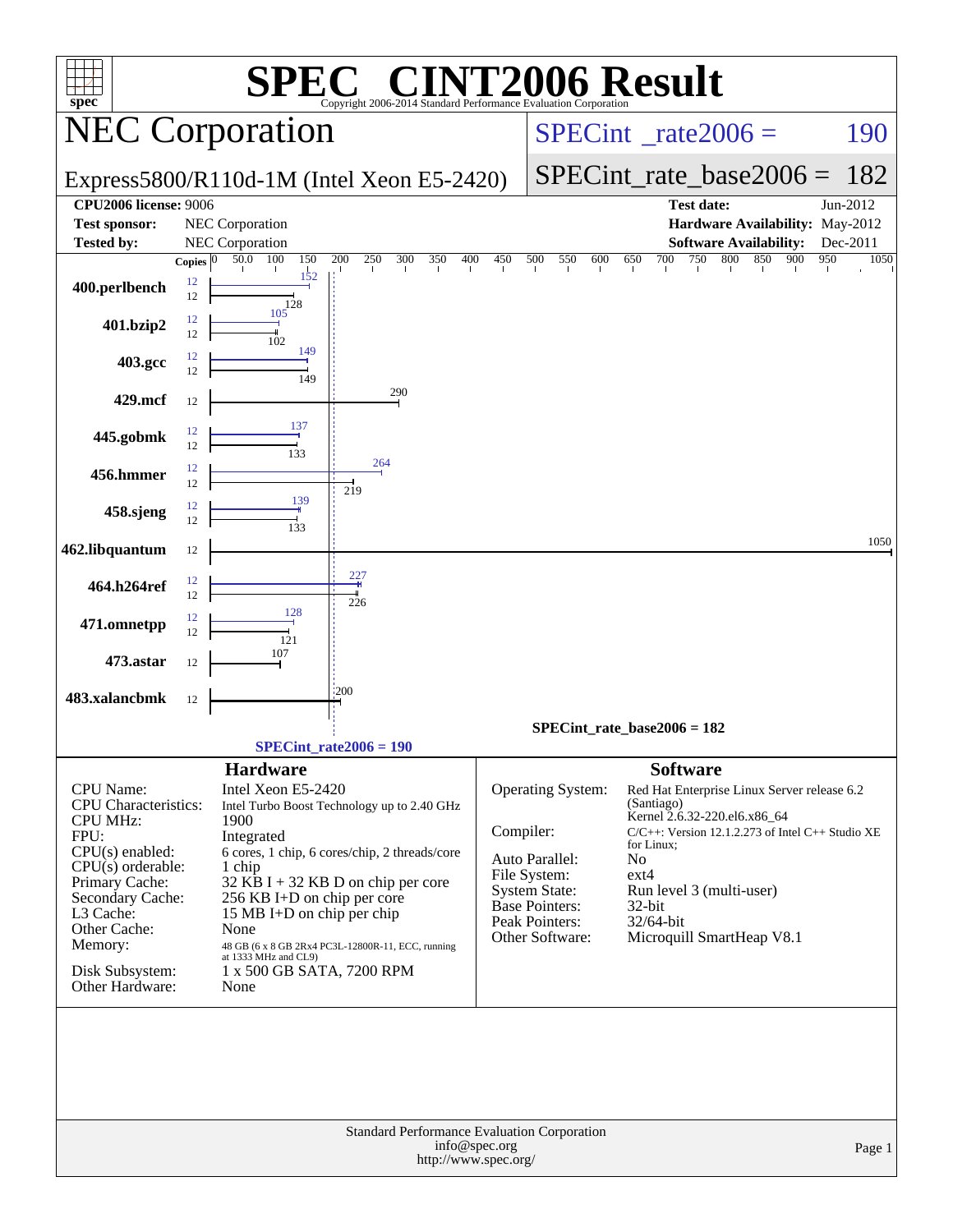

## NEC Corporation

SPECint rate $2006 = 190$ 

Express5800/R110d-1M (Intel Xeon E5-2420)

[SPECint\\_rate\\_base2006 =](http://www.spec.org/auto/cpu2006/Docs/result-fields.html#SPECintratebase2006) 182

#### **[CPU2006 license:](http://www.spec.org/auto/cpu2006/Docs/result-fields.html#CPU2006license)** 9006 **[Test date:](http://www.spec.org/auto/cpu2006/Docs/result-fields.html#Testdate)** Jun-2012

**[Test sponsor:](http://www.spec.org/auto/cpu2006/Docs/result-fields.html#Testsponsor)** NEC Corporation **[Hardware Availability:](http://www.spec.org/auto/cpu2006/Docs/result-fields.html#HardwareAvailability)** May-2012 **[Tested by:](http://www.spec.org/auto/cpu2006/Docs/result-fields.html#Testedby)** NEC Corporation **[Software Availability:](http://www.spec.org/auto/cpu2006/Docs/result-fields.html#SoftwareAvailability)** Dec-2011

#### **[Results Table](http://www.spec.org/auto/cpu2006/Docs/result-fields.html#ResultsTable)**

|                                                                                                          | <b>Base</b>   |                |       |                |            |                |            | <b>Peak</b>   |                |              |                |              |                |              |
|----------------------------------------------------------------------------------------------------------|---------------|----------------|-------|----------------|------------|----------------|------------|---------------|----------------|--------------|----------------|--------------|----------------|--------------|
| <b>Benchmark</b>                                                                                         | <b>Copies</b> | <b>Seconds</b> | Ratio | <b>Seconds</b> | Ratio      | <b>Seconds</b> | Ratio      | <b>Copies</b> | <b>Seconds</b> | <b>Ratio</b> | <b>Seconds</b> | <b>Ratio</b> | <b>Seconds</b> | <b>Ratio</b> |
| 400.perlbench                                                                                            | 12            | 915            | 128   | 916            | 128        | 913            | 128        | 12            | 774            | 152          | 773            | 152          | 773            | 152          |
| 401.bzip2                                                                                                | 12            | 1133           | 102   | 1131           | 102        | 1152           | 100l       | 12            | <b>1100</b>    | 105          | 1102           | 105          | 1096           | 106          |
| $403.\mathrm{gcc}$                                                                                       | 12            | 648            | 149   | 647            | 149        | 645            | 150        | 12            | 647            | 149          | 648            | 149          | 651            | 148          |
| $429$ .mcf                                                                                               | 12            | 378            | 289   | 377            | <b>290</b> | 377            | 290        | 12            | 378            | 289          | 377            | 290          | 377            | 290          |
| $445$ .gobmk                                                                                             | 12            | 944            | 133   | 945            | 133        | 947            | 133        | 12            | 926            | 136          | 921            | 137          | 921            | 137          |
| 456.hmmer                                                                                                | 12            | 510            | 219   | 509            | 220        | 512            | 219        | 12            | 424            | 264          | 425            | 263          | 425            | 264          |
| $458$ .sjeng                                                                                             | 12            | 1093           | 133   | 1089           | 133        | 1090           | <b>133</b> | 12            | 1047           | 139          | 1068           | 136          | 1047           | <u>139</u>   |
| 462.libquantum                                                                                           | 12            | 238            | 1050  | 237            | 1050       | 237            | 1050       | 12            | 238            | 1050         | 237            | 1050         | 237            | 1050         |
| 464.h264ref                                                                                              | 12            | 1172           | 227   | 1187           | 224        | 1173           | 226        | 12            | 1146           | 232          | 1171           | 227          | 1168           | 227          |
| 471.omnetpp                                                                                              | 12            | 622            | 121   | 621            | 121        | 621            | 121        | 12            | 587            | 128          | 586            | 128          | 586            | 128          |
| 473.astar                                                                                                | 12            | 786            | 107   | 787            | 107        | 786            | 107        | 12            | 786            | 107          | 787            | 107          | 786            | 107          |
| 483.xalancbmk                                                                                            | 12            | 415            | 200   | 414            | <b>200</b> | 414            | <b>200</b> | 12            | 415            | 200          | 414            | 200          | 414            | 200          |
| Results appear in the order in which they were run. Bold underlined text indicates a median measurement. |               |                |       |                |            |                |            |               |                |              |                |              |                |              |

#### **[Submit Notes](http://www.spec.org/auto/cpu2006/Docs/result-fields.html#SubmitNotes)**

 The numactl mechanism was used to bind copies to processors. The config file option 'submit' was used to generate numactl commands to bind each copy to a specific processor. For details, please see the config file.

#### **[Operating System Notes](http://www.spec.org/auto/cpu2006/Docs/result-fields.html#OperatingSystemNotes)**

Stack size set to unlimited using "ulimit -s unlimited"

#### **[Platform Notes](http://www.spec.org/auto/cpu2006/Docs/result-fields.html#PlatformNotes)**

 BIOS Settings: Energy Performance: Performance

#### **[General Notes](http://www.spec.org/auto/cpu2006/Docs/result-fields.html#GeneralNotes)**

Environment variables set by runspec before the start of the run: LD\_LIBRARY\_PATH = "/home/cpu2006/libs/32:/home/cpu2006/libs/64"

 Added glibc-static-2.12-1.47.el6.x86\_64.rpm to enable static linking

 Transparent Huge Pages enabled with: echo always > /sys/kernel/mm/redhat\_transparent\_hugepage/enabled Filesystem page cache cleared with: echo 1> /proc/sys/vm/drop\_caches runspec command invoked through numactl i.e.:

Continued on next page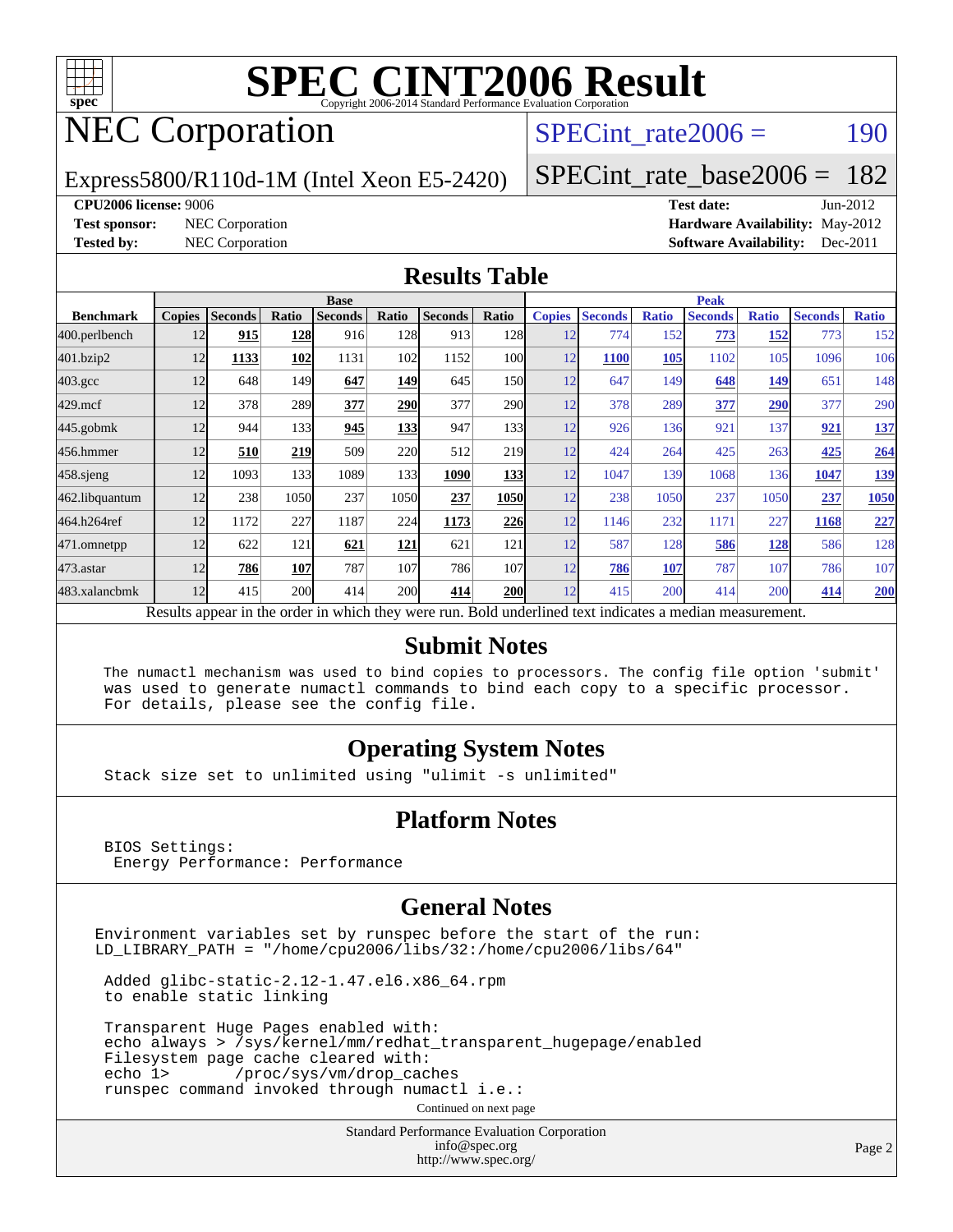

## NEC Corporation

SPECint rate $2006 = 190$ 

Express5800/R110d-1M (Intel Xeon E5-2420)

**[CPU2006 license:](http://www.spec.org/auto/cpu2006/Docs/result-fields.html#CPU2006license)** 9006 **[Test date:](http://www.spec.org/auto/cpu2006/Docs/result-fields.html#Testdate)** Jun-2012

[SPECint\\_rate\\_base2006 =](http://www.spec.org/auto/cpu2006/Docs/result-fields.html#SPECintratebase2006) 182

**[Test sponsor:](http://www.spec.org/auto/cpu2006/Docs/result-fields.html#Testsponsor)** NEC Corporation **[Hardware Availability:](http://www.spec.org/auto/cpu2006/Docs/result-fields.html#HardwareAvailability)** May-2012 **[Tested by:](http://www.spec.org/auto/cpu2006/Docs/result-fields.html#Testedby)** NEC Corporation **[Software Availability:](http://www.spec.org/auto/cpu2006/Docs/result-fields.html#SoftwareAvailability)** Dec-2011

#### **[General Notes \(Continued\)](http://www.spec.org/auto/cpu2006/Docs/result-fields.html#GeneralNotes)**

numactl --interleave=all runspec <etc>

### **[Base Compiler Invocation](http://www.spec.org/auto/cpu2006/Docs/result-fields.html#BaseCompilerInvocation)**

[C benchmarks](http://www.spec.org/auto/cpu2006/Docs/result-fields.html#Cbenchmarks): [icc -m32](http://www.spec.org/cpu2006/results/res2012q3/cpu2006-20120617-22932.flags.html#user_CCbase_intel_icc_5ff4a39e364c98233615fdd38438c6f2)

[C++ benchmarks:](http://www.spec.org/auto/cpu2006/Docs/result-fields.html#CXXbenchmarks) [icpc -m32](http://www.spec.org/cpu2006/results/res2012q3/cpu2006-20120617-22932.flags.html#user_CXXbase_intel_icpc_4e5a5ef1a53fd332b3c49e69c3330699)

**[Base Portability Flags](http://www.spec.org/auto/cpu2006/Docs/result-fields.html#BasePortabilityFlags)**

 400.perlbench: [-DSPEC\\_CPU\\_LINUX\\_IA32](http://www.spec.org/cpu2006/results/res2012q3/cpu2006-20120617-22932.flags.html#b400.perlbench_baseCPORTABILITY_DSPEC_CPU_LINUX_IA32) 462.libquantum: [-DSPEC\\_CPU\\_LINUX](http://www.spec.org/cpu2006/results/res2012q3/cpu2006-20120617-22932.flags.html#b462.libquantum_baseCPORTABILITY_DSPEC_CPU_LINUX) 483.xalancbmk: [-DSPEC\\_CPU\\_LINUX](http://www.spec.org/cpu2006/results/res2012q3/cpu2006-20120617-22932.flags.html#b483.xalancbmk_baseCXXPORTABILITY_DSPEC_CPU_LINUX)

## **[Base Optimization Flags](http://www.spec.org/auto/cpu2006/Docs/result-fields.html#BaseOptimizationFlags)**

[C benchmarks](http://www.spec.org/auto/cpu2006/Docs/result-fields.html#Cbenchmarks):

[-xSSE4.2](http://www.spec.org/cpu2006/results/res2012q3/cpu2006-20120617-22932.flags.html#user_CCbase_f-xSSE42_f91528193cf0b216347adb8b939d4107) [-ipo](http://www.spec.org/cpu2006/results/res2012q3/cpu2006-20120617-22932.flags.html#user_CCbase_f-ipo) [-O3](http://www.spec.org/cpu2006/results/res2012q3/cpu2006-20120617-22932.flags.html#user_CCbase_f-O3) [-no-prec-div](http://www.spec.org/cpu2006/results/res2012q3/cpu2006-20120617-22932.flags.html#user_CCbase_f-no-prec-div) [-opt-prefetch](http://www.spec.org/cpu2006/results/res2012q3/cpu2006-20120617-22932.flags.html#user_CCbase_f-opt-prefetch) [-opt-mem-layout-trans=3](http://www.spec.org/cpu2006/results/res2012q3/cpu2006-20120617-22932.flags.html#user_CCbase_f-opt-mem-layout-trans_a7b82ad4bd7abf52556d4961a2ae94d5)

[C++ benchmarks:](http://www.spec.org/auto/cpu2006/Docs/result-fields.html#CXXbenchmarks)

[-xSSE4.2](http://www.spec.org/cpu2006/results/res2012q3/cpu2006-20120617-22932.flags.html#user_CXXbase_f-xSSE42_f91528193cf0b216347adb8b939d4107) [-ipo](http://www.spec.org/cpu2006/results/res2012q3/cpu2006-20120617-22932.flags.html#user_CXXbase_f-ipo) [-O3](http://www.spec.org/cpu2006/results/res2012q3/cpu2006-20120617-22932.flags.html#user_CXXbase_f-O3) [-no-prec-div](http://www.spec.org/cpu2006/results/res2012q3/cpu2006-20120617-22932.flags.html#user_CXXbase_f-no-prec-div) [-opt-prefetch](http://www.spec.org/cpu2006/results/res2012q3/cpu2006-20120617-22932.flags.html#user_CXXbase_f-opt-prefetch) [-opt-mem-layout-trans=3](http://www.spec.org/cpu2006/results/res2012q3/cpu2006-20120617-22932.flags.html#user_CXXbase_f-opt-mem-layout-trans_a7b82ad4bd7abf52556d4961a2ae94d5) [-Wl,-z,muldefs](http://www.spec.org/cpu2006/results/res2012q3/cpu2006-20120617-22932.flags.html#user_CXXbase_link_force_multiple1_74079c344b956b9658436fd1b6dd3a8a) [-L/opt/SmartHeap\\_8.1/lib -lsmartheap](http://www.spec.org/cpu2006/results/res2012q3/cpu2006-20120617-22932.flags.html#user_CXXbase_SmartHeap_d5ba4dfc9de25d3c657c7de7476e66c5)

### **[Base Other Flags](http://www.spec.org/auto/cpu2006/Docs/result-fields.html#BaseOtherFlags)**

[C benchmarks](http://www.spec.org/auto/cpu2006/Docs/result-fields.html#Cbenchmarks):

403.gcc: [-Dalloca=\\_alloca](http://www.spec.org/cpu2006/results/res2012q3/cpu2006-20120617-22932.flags.html#b403.gcc_baseEXTRA_CFLAGS_Dalloca_be3056838c12de2578596ca5467af7f3)

### **[Peak Compiler Invocation](http://www.spec.org/auto/cpu2006/Docs/result-fields.html#PeakCompilerInvocation)**

[C benchmarks \(except as noted below\)](http://www.spec.org/auto/cpu2006/Docs/result-fields.html#Cbenchmarksexceptasnotedbelow):

[icc -m32](http://www.spec.org/cpu2006/results/res2012q3/cpu2006-20120617-22932.flags.html#user_CCpeak_intel_icc_5ff4a39e364c98233615fdd38438c6f2)

400.perlbench: [icc -m64](http://www.spec.org/cpu2006/results/res2012q3/cpu2006-20120617-22932.flags.html#user_peakCCLD400_perlbench_intel_icc_64bit_bda6cc9af1fdbb0edc3795bac97ada53)

401.bzip2: [icc -m64](http://www.spec.org/cpu2006/results/res2012q3/cpu2006-20120617-22932.flags.html#user_peakCCLD401_bzip2_intel_icc_64bit_bda6cc9af1fdbb0edc3795bac97ada53)

456.hmmer: [icc -m64](http://www.spec.org/cpu2006/results/res2012q3/cpu2006-20120617-22932.flags.html#user_peakCCLD456_hmmer_intel_icc_64bit_bda6cc9af1fdbb0edc3795bac97ada53)

Continued on next page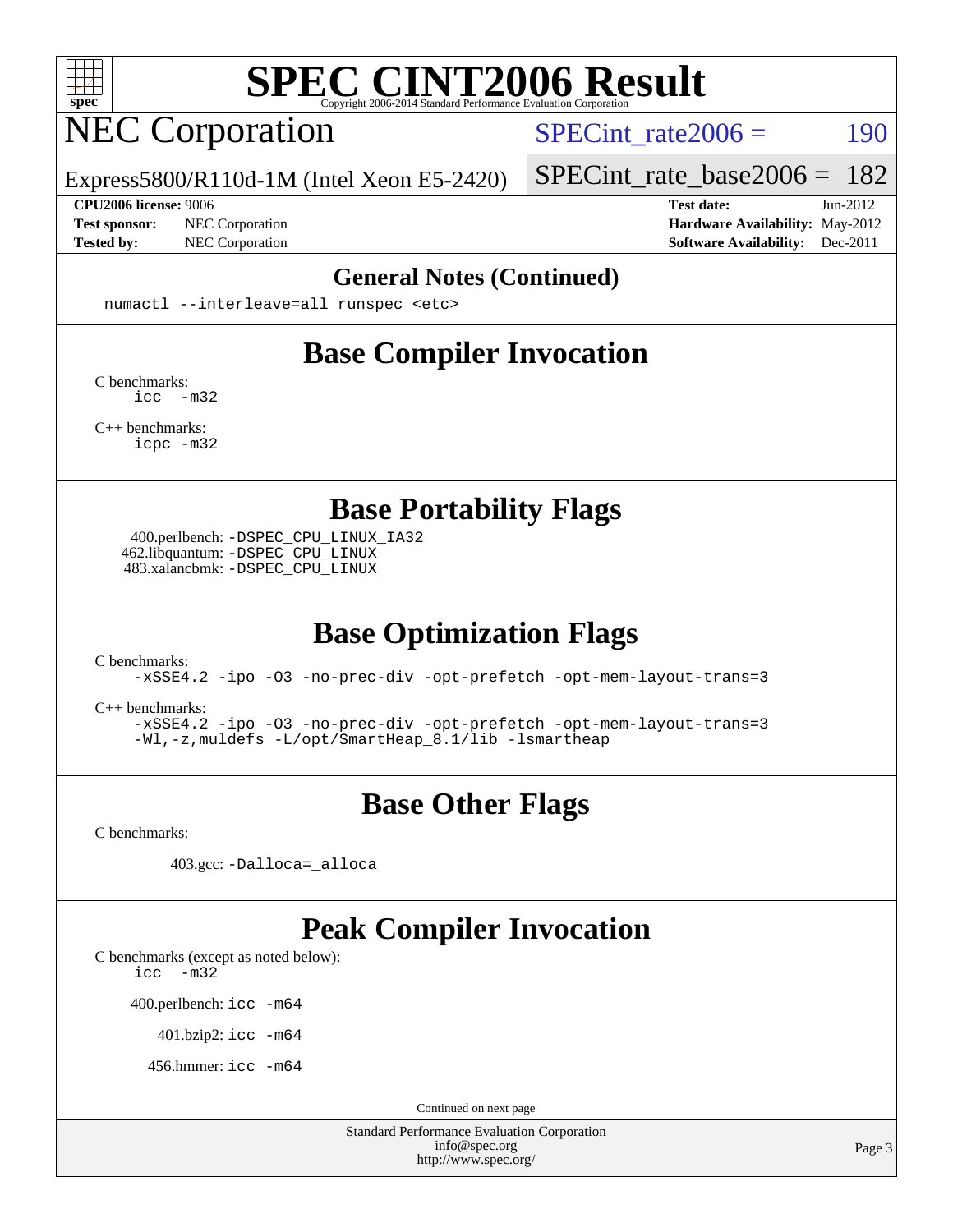

## NEC Corporation

SPECint rate $2006 = 190$ 

[SPECint\\_rate\\_base2006 =](http://www.spec.org/auto/cpu2006/Docs/result-fields.html#SPECintratebase2006) 182

Express5800/R110d-1M (Intel Xeon E5-2420)

**[CPU2006 license:](http://www.spec.org/auto/cpu2006/Docs/result-fields.html#CPU2006license)** 9006 **[Test date:](http://www.spec.org/auto/cpu2006/Docs/result-fields.html#Testdate)** Jun-2012 **[Test sponsor:](http://www.spec.org/auto/cpu2006/Docs/result-fields.html#Testsponsor)** NEC Corporation **NEC Corporation [Hardware Availability:](http://www.spec.org/auto/cpu2006/Docs/result-fields.html#HardwareAvailability)** May-2012 **[Tested by:](http://www.spec.org/auto/cpu2006/Docs/result-fields.html#Testedby)** NEC Corporation **[Software Availability:](http://www.spec.org/auto/cpu2006/Docs/result-fields.html#SoftwareAvailability)** Dec-2011

## **[Peak Compiler Invocation \(Continued\)](http://www.spec.org/auto/cpu2006/Docs/result-fields.html#PeakCompilerInvocation)**

458.sjeng: [icc -m64](http://www.spec.org/cpu2006/results/res2012q3/cpu2006-20120617-22932.flags.html#user_peakCCLD458_sjeng_intel_icc_64bit_bda6cc9af1fdbb0edc3795bac97ada53)

[C++ benchmarks:](http://www.spec.org/auto/cpu2006/Docs/result-fields.html#CXXbenchmarks)

[icpc -m32](http://www.spec.org/cpu2006/results/res2012q3/cpu2006-20120617-22932.flags.html#user_CXXpeak_intel_icpc_4e5a5ef1a53fd332b3c49e69c3330699)

**[Peak Portability Flags](http://www.spec.org/auto/cpu2006/Docs/result-fields.html#PeakPortabilityFlags)**

 400.perlbench: [-DSPEC\\_CPU\\_LP64](http://www.spec.org/cpu2006/results/res2012q3/cpu2006-20120617-22932.flags.html#b400.perlbench_peakCPORTABILITY_DSPEC_CPU_LP64) [-DSPEC\\_CPU\\_LINUX\\_X64](http://www.spec.org/cpu2006/results/res2012q3/cpu2006-20120617-22932.flags.html#b400.perlbench_peakCPORTABILITY_DSPEC_CPU_LINUX_X64) 401.bzip2: [-DSPEC\\_CPU\\_LP64](http://www.spec.org/cpu2006/results/res2012q3/cpu2006-20120617-22932.flags.html#suite_peakCPORTABILITY401_bzip2_DSPEC_CPU_LP64) 456.hmmer: [-DSPEC\\_CPU\\_LP64](http://www.spec.org/cpu2006/results/res2012q3/cpu2006-20120617-22932.flags.html#suite_peakCPORTABILITY456_hmmer_DSPEC_CPU_LP64) 458.sjeng: [-DSPEC\\_CPU\\_LP64](http://www.spec.org/cpu2006/results/res2012q3/cpu2006-20120617-22932.flags.html#suite_peakCPORTABILITY458_sjeng_DSPEC_CPU_LP64) 462.libquantum: [-DSPEC\\_CPU\\_LINUX](http://www.spec.org/cpu2006/results/res2012q3/cpu2006-20120617-22932.flags.html#b462.libquantum_peakCPORTABILITY_DSPEC_CPU_LINUX) 483.xalancbmk: [-DSPEC\\_CPU\\_LINUX](http://www.spec.org/cpu2006/results/res2012q3/cpu2006-20120617-22932.flags.html#b483.xalancbmk_peakCXXPORTABILITY_DSPEC_CPU_LINUX)

### **[Peak Optimization Flags](http://www.spec.org/auto/cpu2006/Docs/result-fields.html#PeakOptimizationFlags)**

[C benchmarks](http://www.spec.org/auto/cpu2006/Docs/result-fields.html#Cbenchmarks):

 400.perlbench: [-xSSE4.2](http://www.spec.org/cpu2006/results/res2012q3/cpu2006-20120617-22932.flags.html#user_peakPASS2_CFLAGSPASS2_LDCFLAGS400_perlbench_f-xSSE42_f91528193cf0b216347adb8b939d4107)(pass 2) [-prof-gen](http://www.spec.org/cpu2006/results/res2012q3/cpu2006-20120617-22932.flags.html#user_peakPASS1_CFLAGSPASS1_LDCFLAGS400_perlbench_prof_gen_e43856698f6ca7b7e442dfd80e94a8fc)(pass 1) [-ipo](http://www.spec.org/cpu2006/results/res2012q3/cpu2006-20120617-22932.flags.html#user_peakPASS2_CFLAGSPASS2_LDCFLAGS400_perlbench_f-ipo)(pass 2) [-O3](http://www.spec.org/cpu2006/results/res2012q3/cpu2006-20120617-22932.flags.html#user_peakPASS2_CFLAGSPASS2_LDCFLAGS400_perlbench_f-O3)(pass 2) [-no-prec-div](http://www.spec.org/cpu2006/results/res2012q3/cpu2006-20120617-22932.flags.html#user_peakPASS2_CFLAGSPASS2_LDCFLAGS400_perlbench_f-no-prec-div)(pass 2) [-prof-use](http://www.spec.org/cpu2006/results/res2012q3/cpu2006-20120617-22932.flags.html#user_peakPASS2_CFLAGSPASS2_LDCFLAGS400_perlbench_prof_use_bccf7792157ff70d64e32fe3e1250b55)(pass 2) [-auto-ilp32](http://www.spec.org/cpu2006/results/res2012q3/cpu2006-20120617-22932.flags.html#user_peakCOPTIMIZE400_perlbench_f-auto-ilp32) 401.bzip2: [-xSSE4.2](http://www.spec.org/cpu2006/results/res2012q3/cpu2006-20120617-22932.flags.html#user_peakPASS2_CFLAGSPASS2_LDCFLAGS401_bzip2_f-xSSE42_f91528193cf0b216347adb8b939d4107)(pass 2) [-prof-gen](http://www.spec.org/cpu2006/results/res2012q3/cpu2006-20120617-22932.flags.html#user_peakPASS1_CFLAGSPASS1_LDCFLAGS401_bzip2_prof_gen_e43856698f6ca7b7e442dfd80e94a8fc)(pass 1) [-ipo](http://www.spec.org/cpu2006/results/res2012q3/cpu2006-20120617-22932.flags.html#user_peakPASS2_CFLAGSPASS2_LDCFLAGS401_bzip2_f-ipo)(pass 2) [-O3](http://www.spec.org/cpu2006/results/res2012q3/cpu2006-20120617-22932.flags.html#user_peakPASS2_CFLAGSPASS2_LDCFLAGS401_bzip2_f-O3)(pass 2) [-no-prec-div](http://www.spec.org/cpu2006/results/res2012q3/cpu2006-20120617-22932.flags.html#user_peakPASS2_CFLAGSPASS2_LDCFLAGS401_bzip2_f-no-prec-div)(pass 2) [-prof-use](http://www.spec.org/cpu2006/results/res2012q3/cpu2006-20120617-22932.flags.html#user_peakPASS2_CFLAGSPASS2_LDCFLAGS401_bzip2_prof_use_bccf7792157ff70d64e32fe3e1250b55)(pass 2) [-opt-prefetch](http://www.spec.org/cpu2006/results/res2012q3/cpu2006-20120617-22932.flags.html#user_peakCOPTIMIZE401_bzip2_f-opt-prefetch) [-auto-ilp32](http://www.spec.org/cpu2006/results/res2012q3/cpu2006-20120617-22932.flags.html#user_peakCOPTIMIZE401_bzip2_f-auto-ilp32) [-ansi-alias](http://www.spec.org/cpu2006/results/res2012q3/cpu2006-20120617-22932.flags.html#user_peakCOPTIMIZE401_bzip2_f-ansi-alias) 403.gcc: [-xSSE4.2](http://www.spec.org/cpu2006/results/res2012q3/cpu2006-20120617-22932.flags.html#user_peakCOPTIMIZE403_gcc_f-xSSE42_f91528193cf0b216347adb8b939d4107) [-ipo](http://www.spec.org/cpu2006/results/res2012q3/cpu2006-20120617-22932.flags.html#user_peakCOPTIMIZE403_gcc_f-ipo) [-O3](http://www.spec.org/cpu2006/results/res2012q3/cpu2006-20120617-22932.flags.html#user_peakCOPTIMIZE403_gcc_f-O3) [-no-prec-div](http://www.spec.org/cpu2006/results/res2012q3/cpu2006-20120617-22932.flags.html#user_peakCOPTIMIZE403_gcc_f-no-prec-div)  $429$ .mcf: basepeak = yes 445.gobmk: [-xSSE4.2](http://www.spec.org/cpu2006/results/res2012q3/cpu2006-20120617-22932.flags.html#user_peakPASS2_CFLAGSPASS2_LDCFLAGS445_gobmk_f-xSSE42_f91528193cf0b216347adb8b939d4107)(pass 2) [-prof-gen](http://www.spec.org/cpu2006/results/res2012q3/cpu2006-20120617-22932.flags.html#user_peakPASS1_CFLAGSPASS1_LDCFLAGS445_gobmk_prof_gen_e43856698f6ca7b7e442dfd80e94a8fc)(pass 1) [-prof-use](http://www.spec.org/cpu2006/results/res2012q3/cpu2006-20120617-22932.flags.html#user_peakPASS2_CFLAGSPASS2_LDCFLAGS445_gobmk_prof_use_bccf7792157ff70d64e32fe3e1250b55)(pass 2) [-ansi-alias](http://www.spec.org/cpu2006/results/res2012q3/cpu2006-20120617-22932.flags.html#user_peakCOPTIMIZE445_gobmk_f-ansi-alias) [-opt-mem-layout-trans=3](http://www.spec.org/cpu2006/results/res2012q3/cpu2006-20120617-22932.flags.html#user_peakCOPTIMIZE445_gobmk_f-opt-mem-layout-trans_a7b82ad4bd7abf52556d4961a2ae94d5) 456.hmmer: [-xSSE4.2](http://www.spec.org/cpu2006/results/res2012q3/cpu2006-20120617-22932.flags.html#user_peakCOPTIMIZE456_hmmer_f-xSSE42_f91528193cf0b216347adb8b939d4107) [-ipo](http://www.spec.org/cpu2006/results/res2012q3/cpu2006-20120617-22932.flags.html#user_peakCOPTIMIZE456_hmmer_f-ipo) [-O3](http://www.spec.org/cpu2006/results/res2012q3/cpu2006-20120617-22932.flags.html#user_peakCOPTIMIZE456_hmmer_f-O3) [-no-prec-div](http://www.spec.org/cpu2006/results/res2012q3/cpu2006-20120617-22932.flags.html#user_peakCOPTIMIZE456_hmmer_f-no-prec-div) [-unroll2](http://www.spec.org/cpu2006/results/res2012q3/cpu2006-20120617-22932.flags.html#user_peakCOPTIMIZE456_hmmer_f-unroll_784dae83bebfb236979b41d2422d7ec2) [-auto-ilp32](http://www.spec.org/cpu2006/results/res2012q3/cpu2006-20120617-22932.flags.html#user_peakCOPTIMIZE456_hmmer_f-auto-ilp32) 458.sjeng: [-xSSE4.2](http://www.spec.org/cpu2006/results/res2012q3/cpu2006-20120617-22932.flags.html#user_peakPASS2_CFLAGSPASS2_LDCFLAGS458_sjeng_f-xSSE42_f91528193cf0b216347adb8b939d4107)(pass 2) [-prof-gen](http://www.spec.org/cpu2006/results/res2012q3/cpu2006-20120617-22932.flags.html#user_peakPASS1_CFLAGSPASS1_LDCFLAGS458_sjeng_prof_gen_e43856698f6ca7b7e442dfd80e94a8fc)(pass 1) [-ipo](http://www.spec.org/cpu2006/results/res2012q3/cpu2006-20120617-22932.flags.html#user_peakPASS2_CFLAGSPASS2_LDCFLAGS458_sjeng_f-ipo)(pass 2) [-O3](http://www.spec.org/cpu2006/results/res2012q3/cpu2006-20120617-22932.flags.html#user_peakPASS2_CFLAGSPASS2_LDCFLAGS458_sjeng_f-O3)(pass 2) [-no-prec-div](http://www.spec.org/cpu2006/results/res2012q3/cpu2006-20120617-22932.flags.html#user_peakPASS2_CFLAGSPASS2_LDCFLAGS458_sjeng_f-no-prec-div)(pass 2) [-prof-use](http://www.spec.org/cpu2006/results/res2012q3/cpu2006-20120617-22932.flags.html#user_peakPASS2_CFLAGSPASS2_LDCFLAGS458_sjeng_prof_use_bccf7792157ff70d64e32fe3e1250b55)(pass 2) [-unroll4](http://www.spec.org/cpu2006/results/res2012q3/cpu2006-20120617-22932.flags.html#user_peakCOPTIMIZE458_sjeng_f-unroll_4e5e4ed65b7fd20bdcd365bec371b81f) [-auto-ilp32](http://www.spec.org/cpu2006/results/res2012q3/cpu2006-20120617-22932.flags.html#user_peakCOPTIMIZE458_sjeng_f-auto-ilp32)  $462$ .libquantum: basepeak = yes 464.h264ref: [-xSSE4.2](http://www.spec.org/cpu2006/results/res2012q3/cpu2006-20120617-22932.flags.html#user_peakPASS2_CFLAGSPASS2_LDCFLAGS464_h264ref_f-xSSE42_f91528193cf0b216347adb8b939d4107)(pass 2) [-prof-gen](http://www.spec.org/cpu2006/results/res2012q3/cpu2006-20120617-22932.flags.html#user_peakPASS1_CFLAGSPASS1_LDCFLAGS464_h264ref_prof_gen_e43856698f6ca7b7e442dfd80e94a8fc)(pass 1) [-ipo](http://www.spec.org/cpu2006/results/res2012q3/cpu2006-20120617-22932.flags.html#user_peakPASS2_CFLAGSPASS2_LDCFLAGS464_h264ref_f-ipo)(pass 2) [-O3](http://www.spec.org/cpu2006/results/res2012q3/cpu2006-20120617-22932.flags.html#user_peakPASS2_CFLAGSPASS2_LDCFLAGS464_h264ref_f-O3)(pass 2) [-no-prec-div](http://www.spec.org/cpu2006/results/res2012q3/cpu2006-20120617-22932.flags.html#user_peakPASS2_CFLAGSPASS2_LDCFLAGS464_h264ref_f-no-prec-div)(pass 2) [-prof-use](http://www.spec.org/cpu2006/results/res2012q3/cpu2006-20120617-22932.flags.html#user_peakPASS2_CFLAGSPASS2_LDCFLAGS464_h264ref_prof_use_bccf7792157ff70d64e32fe3e1250b55)(pass 2) [-unroll2](http://www.spec.org/cpu2006/results/res2012q3/cpu2006-20120617-22932.flags.html#user_peakCOPTIMIZE464_h264ref_f-unroll_784dae83bebfb236979b41d2422d7ec2) [-ansi-alias](http://www.spec.org/cpu2006/results/res2012q3/cpu2006-20120617-22932.flags.html#user_peakCOPTIMIZE464_h264ref_f-ansi-alias)

Continued on next page